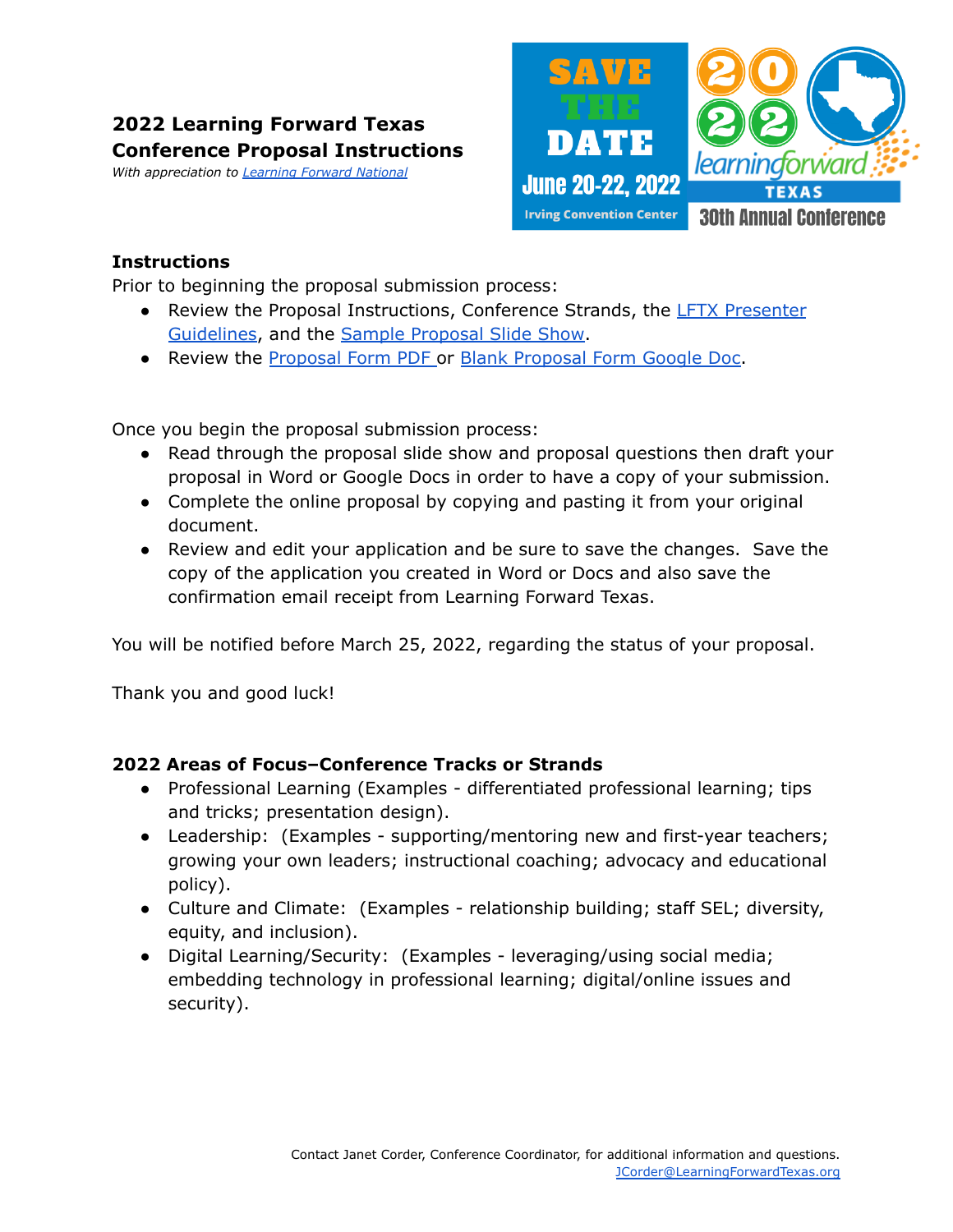## **Submission Tips**

- 1. Prepare a draft of your responses to the questions in the proposal form and save them as a Word file or Google Doc. When you are ready, cut and paste your responses into the final proposal form.
- 2. Sessions that include school district/division employees are given priority. Those who work with schools are encouraged to submit presentations with practitioners as co-presenters.
- 3. Conference sessions are 90-minutes. Sessions should be designed to engage participants. To ensure a high level of engagement, the session process outlined in the proposal is given greater weight than other criteria in the review process.
- 4. The intent of our conference is to foster the beliefs, vision, and mission of the organization. All sessions should be designed from a professional learning perspective and align with the conference focus, Learning Forward's Standards for Professional Learning, and Learning Forward vision: Every student is served by educators who engage in profound, high-impact professional learning daily.

## **Review Process**

Proposals are reviewed by Learning Forward Texas staff, the conference committee, and other volunteers. Reviewers use the proposal scoring criteria below as the basis for scoring proposals and evaluating them. Every effort is made to have each proposal scored by a minimum of three reviewers.

## **Scoring Criteria**

- To what degree does the proposal address the Learning Forward Texas vision and professional learning standards?
- To what degree does the proposal address how professional learning advances school or district/division improvement, student achievement, and educator performance?
- To what degree does the session proposal outline a process that models the best in adult learning, participant engagement, and clearly delineated session outcomes?
- To what degree does the proposal provide a unique, creative, or innovative solution to Learning Forward Texas members and conference attendees?
- To what degree is the proposal informed by research and/or evidence-based practice?